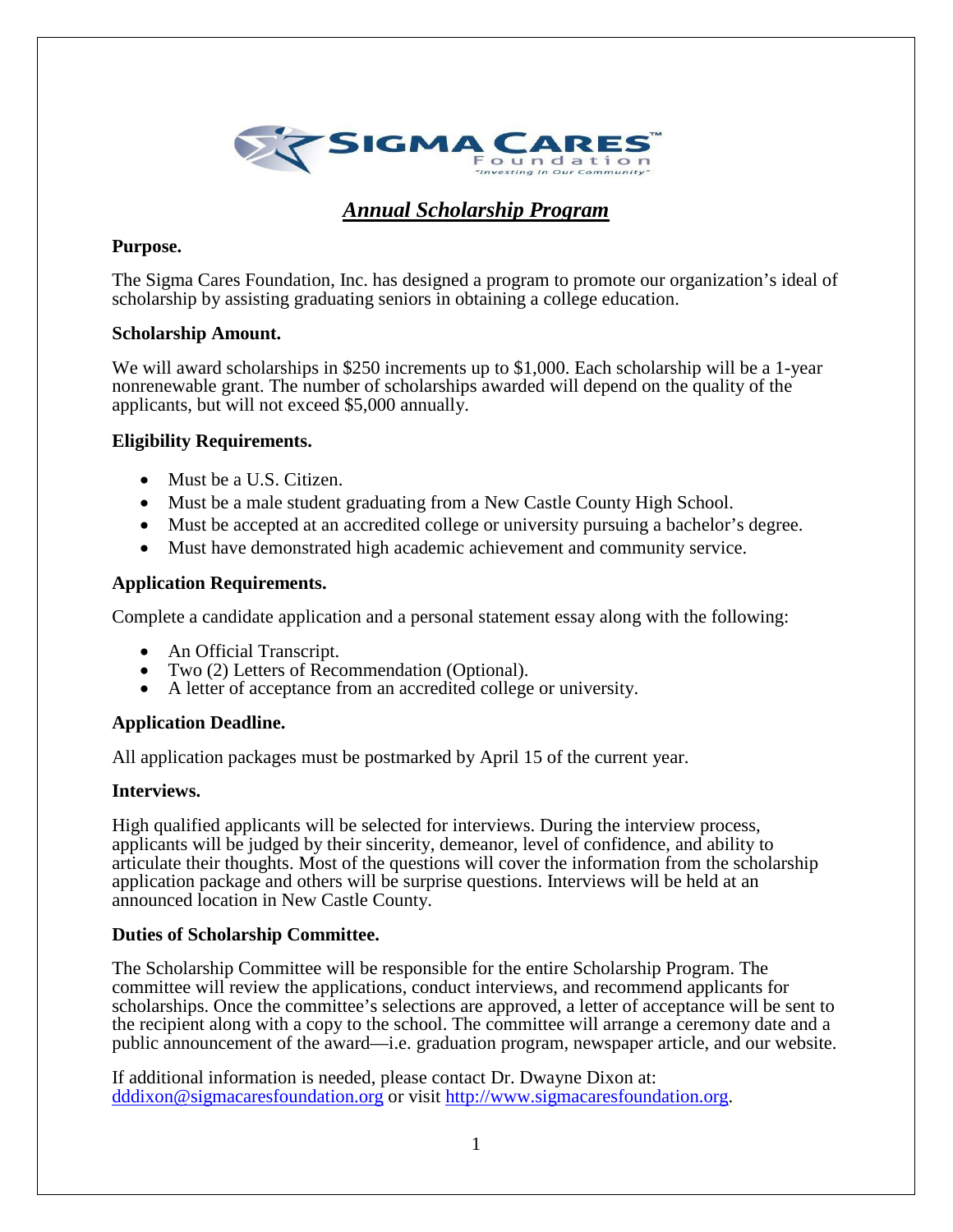# *Candidate Application*

| <b>Personal Information.</b>                                              |                |           |  |
|---------------------------------------------------------------------------|----------------|-----------|--|
| Name:                                                                     |                |           |  |
| Address:                                                                  |                |           |  |
| City:                                                                     | State:         | Zip Code: |  |
| <b>Email Address:</b>                                                     | Date of Birth: |           |  |
| Parent's Name or Legal Guardian:                                          |                |           |  |
| Relationship to Scholarship Applicant:                                    |                |           |  |
| Parent's Legal or Guardian's Address:                                     |                |           |  |
| Parent's Legal or Guardian's Telephone Number:                            |                |           |  |
|                                                                           |                |           |  |
| <b>Education.</b>                                                         |                |           |  |
| Name of High School:                                                      |                |           |  |
| Address:                                                                  |                |           |  |
| City:                                                                     | State:         | Zip Code: |  |
| Cumulative GPA: (Including first semester year):                          |                |           |  |
| <b>Expected Date of Graduation:</b>                                       |                |           |  |
| Extracurricular Activities/Honors: (List on a separate sheet if needed.)  |                |           |  |
|                                                                           |                |           |  |
|                                                                           |                |           |  |
|                                                                           |                |           |  |
|                                                                           |                |           |  |
| <b>Test Scores.</b>                                                       |                |           |  |
| Have you taken the Scholastic Aptitude Test (SAT)?<br>YES or NO           |                |           |  |
| Date of Test:                                                             |                |           |  |
| SCORES: Math _____ Writing ______ Critical Reading _____ SAT Total: _____ |                |           |  |
|                                                                           |                |           |  |
|                                                                           |                |           |  |